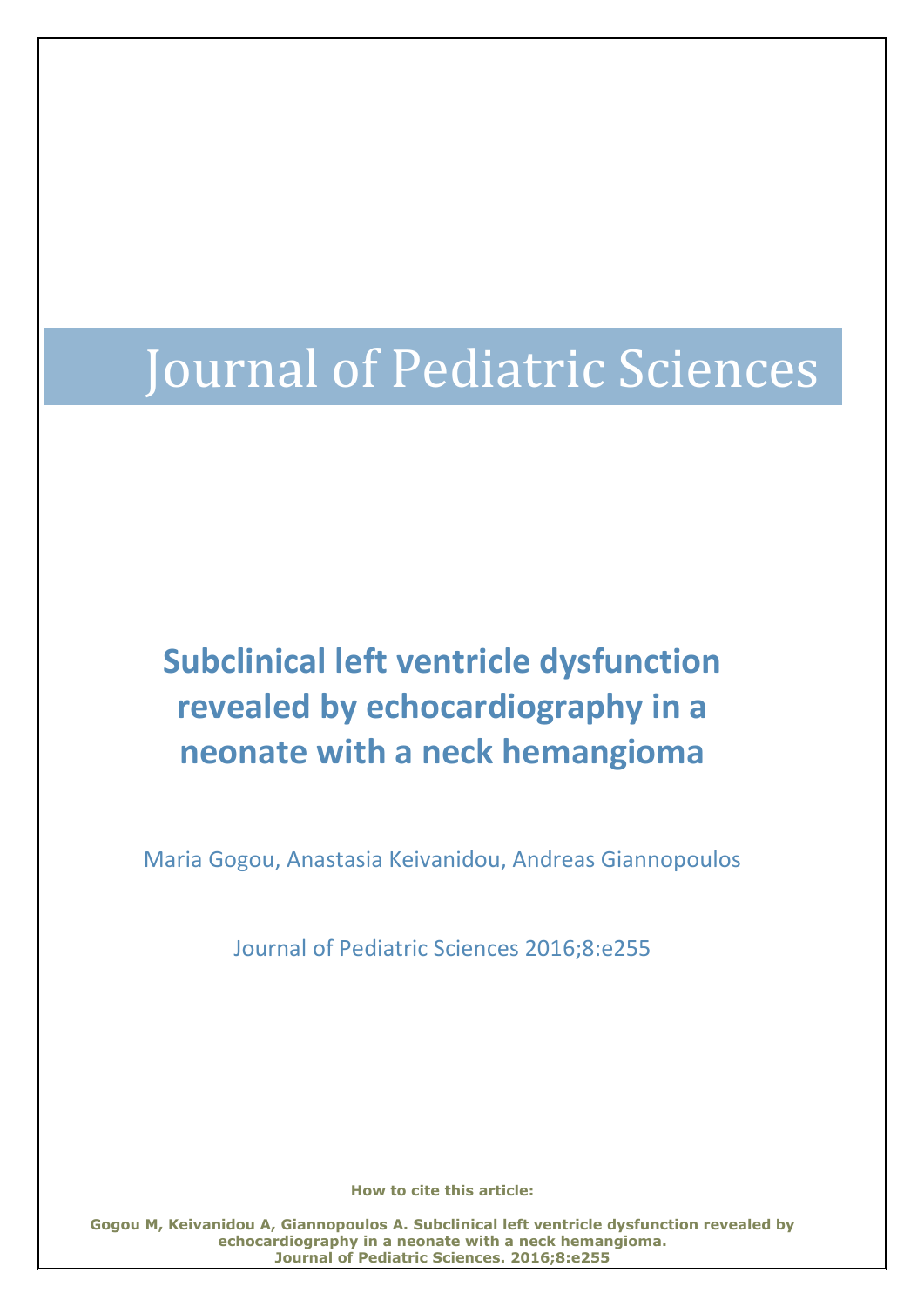# **C A S E R E P O R T**

# **Subclinical left ventricle dysfunction revealed by echocardiography in a neonate with a neck hemangioma**

### **Maria Gogou, Anastasia Keivanidou, Andreas Giannopoulos**

2<sup>nd</sup> Department of Pediatrics, School of Medicine, Aristotle University of Thessaloniki, University General Hospital AHEPA, Thessaloniki, Greece

#### *Abstract:*

*Infantile hemangiomas consist a frequent childhood tumor and have been associated with hemodynamic complications. A 2 week-old female neonate presented to our clinic due to a large neck hemangioma. Although the neonate was hemodynamically stable and no apparent clinical signs of heart failure were present, echocardiography revealed dysfunction of the* left ventricle, which included dilatation and reduced ejection fraction. Heart failure therapy along with propranolol for the *treatment of the hemangioma were initiated. The hemangioma showed progressive regression and heart function gradually improved. Clinicians should be aware of all possible cardiovascular complications of infantile hemangiomas and the need for thorough cardiac evaluation, including echocardiography, of infants with giant hemangiomas may be considered.*

**Keywords:** *hemangioma, heart dysfunction, heart failure, neonate* **Corresponding author:** *Dr Maria Gogou, MD, Dimitriou Nika 44, 60 100, Katerini, Greece Tel number: 0030 6978905873 e-mail: mariaangogou@gmail.com*

### **Case report**

Infantile hemangiomas are the most common vascular tumors of childhood. Although most lesions resolve spontaneously, a minority can cause cosmetically or functionally significant lesions [1].

We report the case of a two-week-old female neonate who presented to our outpatient clinic with a large neck hemangioma. The neonate was born to two phenotypically healthy parents and was delivered through normal labor on 38th week of an uneventful gestation. Perinatal history was reported to be normal with Apgar scores 8 at 1 minute and 9 at 5 minutes. There was no family history of hemangiomas.

On physical examination a soft violaceous mass with surface telangiectasias and peripheral pallor was located in the right supraclavicular region and was extending from the right clavicle to the middle of the right cervical lateral surface. The hemangioma was present at birth, but showed rapid growth within the two first weeks of life, attaining a size of 5,6cm x 4,4cm at the time of evaluation (Figure-1).

The neonate was hemodynamically stable with no signs and symptoms of heart failure. No murmur was audible, vital signs were within normal ranges for age (heart rate: 160/min with normal range 105-180/min, respiratory rate: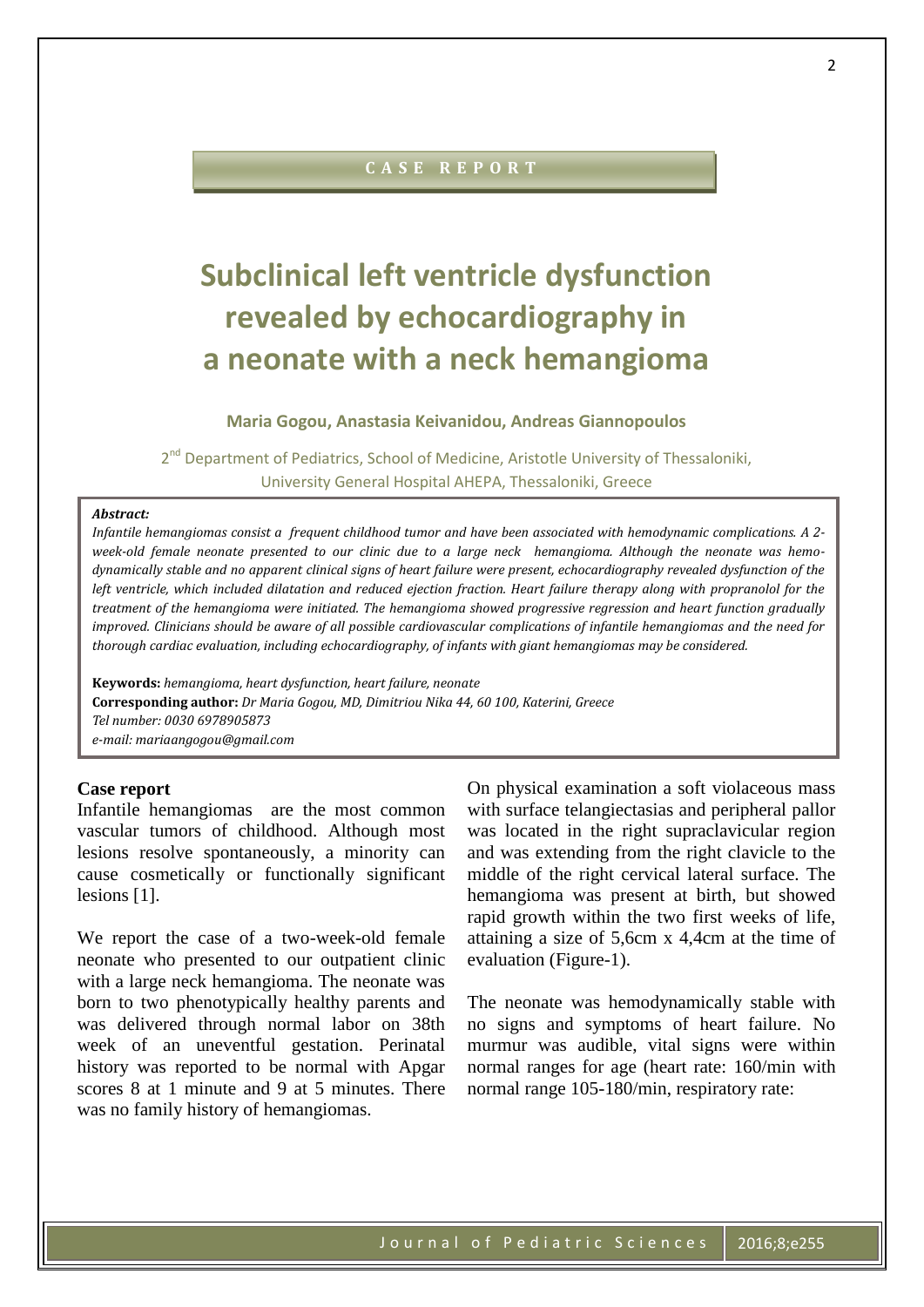

*Figure 1: The hemangioma was located in the right supraclavicular region and had a size of 5,6cm x 4,4cm at the time of evaluation.*

45/min with normal values <60/minute, blood pressure: 86/60mmHg-75th percentile, SpO2:8% with normal values  $\geq$  93%) and somatometric parameters were also within normal percentiles for gender and age (body weight: 2,61kg-75th percentile, body length: 53cm-90th percentile). Laboratory tests (complete blood count, biochemical and coagulation tests) had no pathologic findings. On the other hand, twelve-lead electrocardiography showed flattened ST segment at the lateral leads, while echocardiography revealed increased left ventricle size for age according to Detroit data about z-scores of cardiac structures, as well as decreased systolic function [2].



*Figure 2: Left ventricle dilatation (end-diastolic diameter: 26mm) and dysfunction (ejection fraction: 58%) were detected in echocardiography study without any apparent clinical symptoms of heart failure.*

Left ventricle end-diastolic diameter was 26mm, z-score=3,76, left ventricular end-systolic diameter was 18mm, z-score=3,85 and left ventricle ejection fraction was 58%, normal values in childhood 64-83%. (Figure-2) Brain and abdomen ultrasound revealed no further hemangiomas location.

We commenced per os heart failure therapy, which included digoxin (0,01mg/kg per day in 2 doses) and diuretics (furosemide: 1mg/kg per day in 2 doses and spironolactone: 1mg/kg per day in 2 doses) along with propranolol (2mg/kg per day in 2 doses). A month later left ventricle size and function had recovered and heart failure therapy progressively stopped. Therapy with propranolol continued for the treatment of the hemangioma. After 4 months of follow up the hemangioma had a size of 3,7cm x 3cm (33% and 35% regression respectively) and left ventricle size and function were within normal ranges (left ventricle end-diastolic diameter: 20mm, z-score=1,13, left ventricular end-systolic diameter: 11mm, z-score=-0,04 and ejection fraction: 80%).

## **Discussion**

Infantile hemangiomas occur in 5-10% of infants consisting the most common childhood tumor. They are usually not present at birth and are noted within the first few weeks of life. There is typically an initial proliferative phase, with rapid tumor growth taking place in the first several months of life. This is followed by an involution phase, with slow, spontaneous resolution. A residual fibro fatty mass often persists [1]. Although they are istopathologically benign, they may be pathophysiologically malignant, as they can induce significant hemodynamic complications.

 These complications can be due to either anatomical or functional impact. Marmade L, et al. presented the case of an atrial hemangioma which caused cardiac tamponade and was revealed as cardiogenic shock, but this case affected a young adult [3]. On the other hand, according to Shepherd, et al. during their rapid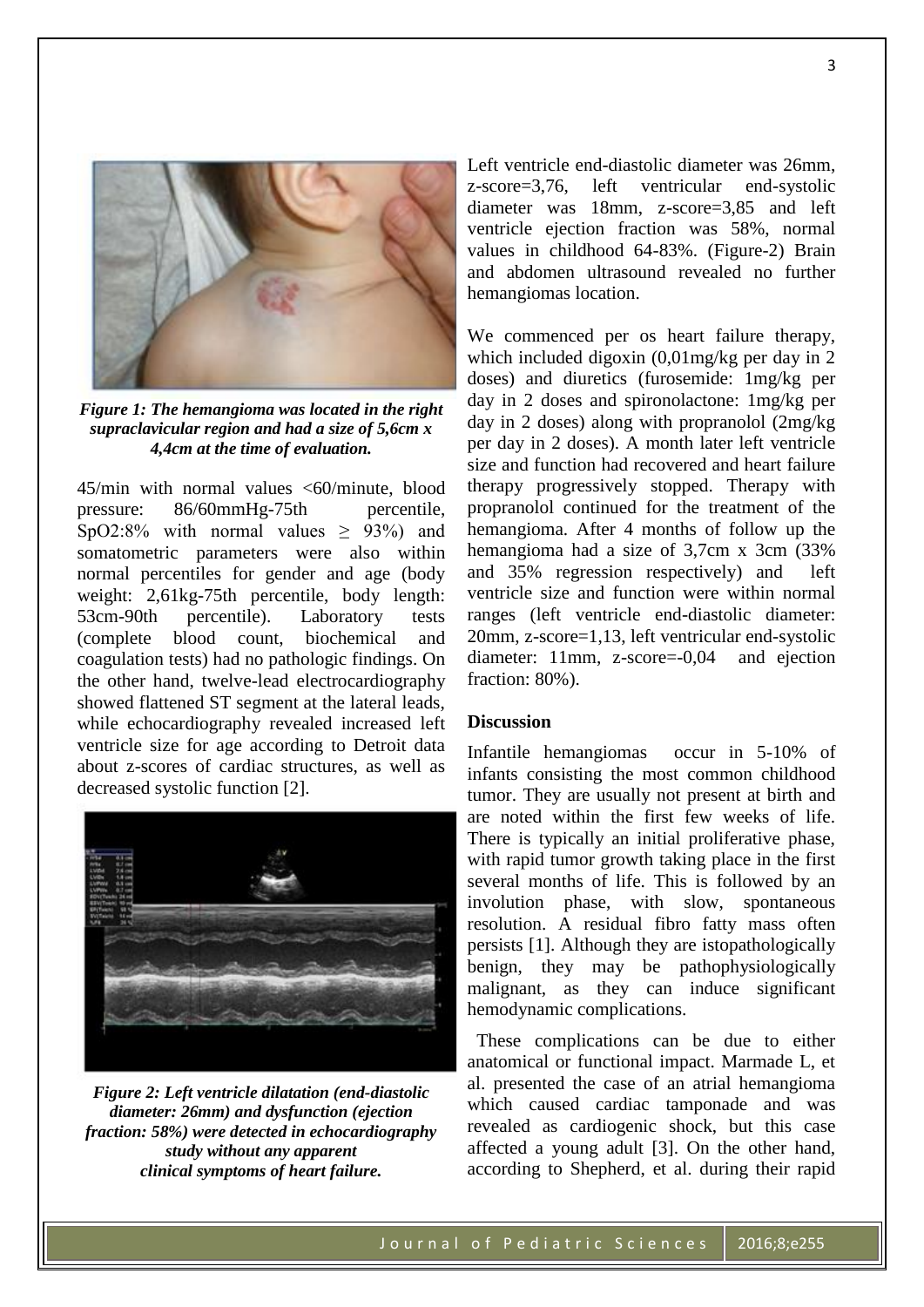proliferative state (shortly after birth and during the first months of life) hemangiomas can behave as transiently high-flow arteriovenous malformations and create a high cardiac output state. This state leads to a circulatory overload and elevates diastolic pressure in the left ventricle, thus predisposing to pulmonary hypertension. With time this overload may evolve to systolic failure with reduced levels of cardiac output [4]. According to Blei, et al. hemangiomas with such a propensity to develop a high flow element are mainly those located in the liver, as well as in the head and neck (parotid, scalp, upper arm, upper lip) [5]. Indeed, Hsiao, et al. reported a neonate with a huge congenital hemangioma of the scalp presenting as high-output heart failure and Kasabach-Merritt syndrome [6]. Moreover, a case of a female neonate with a large congenital hemangioma on the neck causing heart failure and thrombocytopenia was described by Weitz, et al., while Sidwell, et al. reported a case of an infant with neonatal hemangiomatosis and secundum atrial septal defect who developed severe heart failure [7,8].

As regards treatment, an early surgical approach is usually avoided with the use of supportive treatment for heart failure (digoxin, diuretics) combined with propranolol. It was Leaute-Labreze et al. in 2008 who first described the efficacy of β-blockers for the treatment of infantile hemangiomas and further studies subsequently documented the drug's efficacy and safety as a first-line, as well as second-line (after steroid use) therapy [9]. Different mechanisms have been proposed for this action of propranolol, including the promotion of pericyte-mediated vasoconstriction, the inhibition of vasculogenesis and catecholamineinduced angiogenesis and the disruption of hemodynamic force-induced cell survival [1].

In our patient an infantile large neck hemangioma was associated with subclinical systolic dysfunction of the left ventricle, which was revealed in an echocardiography study and included dilatation of left ventricle and reduction of ejection fraction. Heart failure treatment with

digoxin and diuretics (furosemide and spironolactone) was initiated along with propranolol and after 6 months of follow-up left ventricle had recovered and the hemangioma showed a marked regression.

However, it remains unclear whether it was the regression of the hemangioma itself or the heart failure therapy that mainly led to normalization of left ventricle function. A series of such cases could provide stronger evidence about the degree of association of left ventricle dysfunction with the size of the hemangioma.

According to Drolet, et al although routine electrocardiographic screening in children with hemangiomas has been advocated before initiation of treatment with propranolol, echocardiography is not necessary as a routine screening tool, because structural and functional heart disorders have not been associated with uncomplicated hemangiomas [10]. However, subtle subclinical heart dysfunction may be present in cases of infantile hemangiomas, even without apparent symptoms and the presence of cardiac dysfunction could consist an additional indication for early intervention along with disturbance of vital functions, lesions in centrofacial area and high risk for permanent deformity. On this basis, increased awareness about possible heart complications in infants with hemangiomas is needed and a thorough cardiac evaluation including echocardiography may be considered in cases of infants with giant hemangiomas.

#### *Acknowledgements: None*

*Conflict of Interest: The authors declare that they have no conflict of interest.*

*Financial support: This research received no specific grant from any funding agency, commercial or not-for-profit sectors.*

*Ethical standards: This article does not contain any studies with human participants or animals performed by any of the authors.*